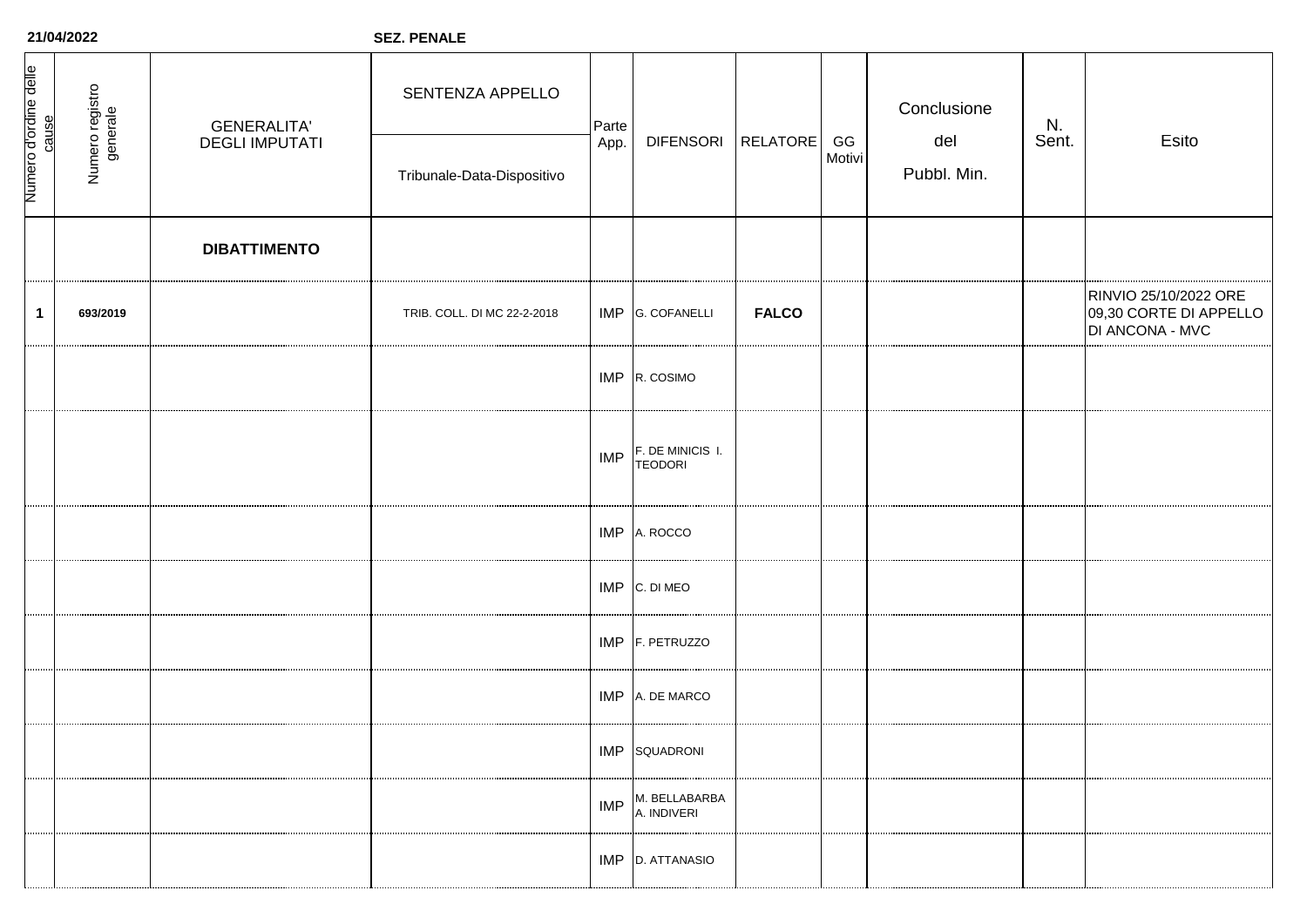|                         |                               |                                      |                                       |            | IMP A. INDIVERI                                                        |               |             |  |                            |
|-------------------------|-------------------------------|--------------------------------------|---------------------------------------|------------|------------------------------------------------------------------------|---------------|-------------|--|----------------------------|
|                         |                               |                                      |                                       | <b>IMP</b> | R. LEONARDI +<br>SQUADRINI                                             |               |             |  |                            |
|                         |                               |                                      |                                       |            | IMP S. DEL MEDICO                                                      |               |             |  |                            |
|                         |                               |                                      |                                       | <b>IMP</b> | M. BALLARINI - F.<br>SQUADRINI                                         |               |             |  |                            |
|                         |                               |                                      |                                       | IMP        | M. CACACI - M.<br>MERLINI                                              |               |             |  |                            |
|                         |                               |                                      |                                       |            | IMP A.M. TROFINO                                                       |               |             |  |                            |
|                         |                               |                                      |                                       |            | IMP F. SBRICCOLI                                                       |               |             |  |                            |
|                         |                               |                                      |                                       |            | IMP R. REGNI                                                           |               |             |  |                            |
|                         |                               |                                      |                                       |            | L. PACIONI                                                             |               |             |  |                            |
| $\mathbf 2$             | RG 1263/2020 C.<br><b>APP</b> |                                      | TRIBUNALE ASCOLI PICENO<br>31/01/2020 | PG         | AVV. PATRIZIA<br>IMP + ANTONELLI, foro<br>Ascoli Piceno, di<br>fiducia | <b>SALVIA</b> | 90          |  | 1103 PARZ. RIF             |
| $\mathbf{3}$            | RG. 15/2020                   |                                      | TRIBUNALE DI ANCONA 26/11/2019        |            | IMP AVV. J. ALLEGRI                                                    | <b>SALVIA</b> | 90          |  | 1104 PARZ. RIF             |
|                         |                               |                                      |                                       |            |                                                                        |               |             |  |                            |
| $\overline{\mathbf{4}}$ | RG. 1342/2020                 |                                      | TRIB. DI ANCONA 04/10/2019            |            | IMP AVV. M. BASCONI SALVIA                                             |               | 90          |  | 1105 PARZ. RIF             |
| $\overline{\mathbf{5}}$ | RG. 1301/2020                 |                                      | TRIB. DI MC 2/1/2020                  | <b>IMP</b> | AVV. S.<br>MATRAXIA                                                    | <b>SALVIA</b> | $\mathbf 0$ |  | 1102 PARZ. RIF NDP PRESCR. |
|                         |                               | <b>CAMERE DI</b><br><b>CONSIGLIO</b> |                                       |            |                                                                        |               |             |  |                            |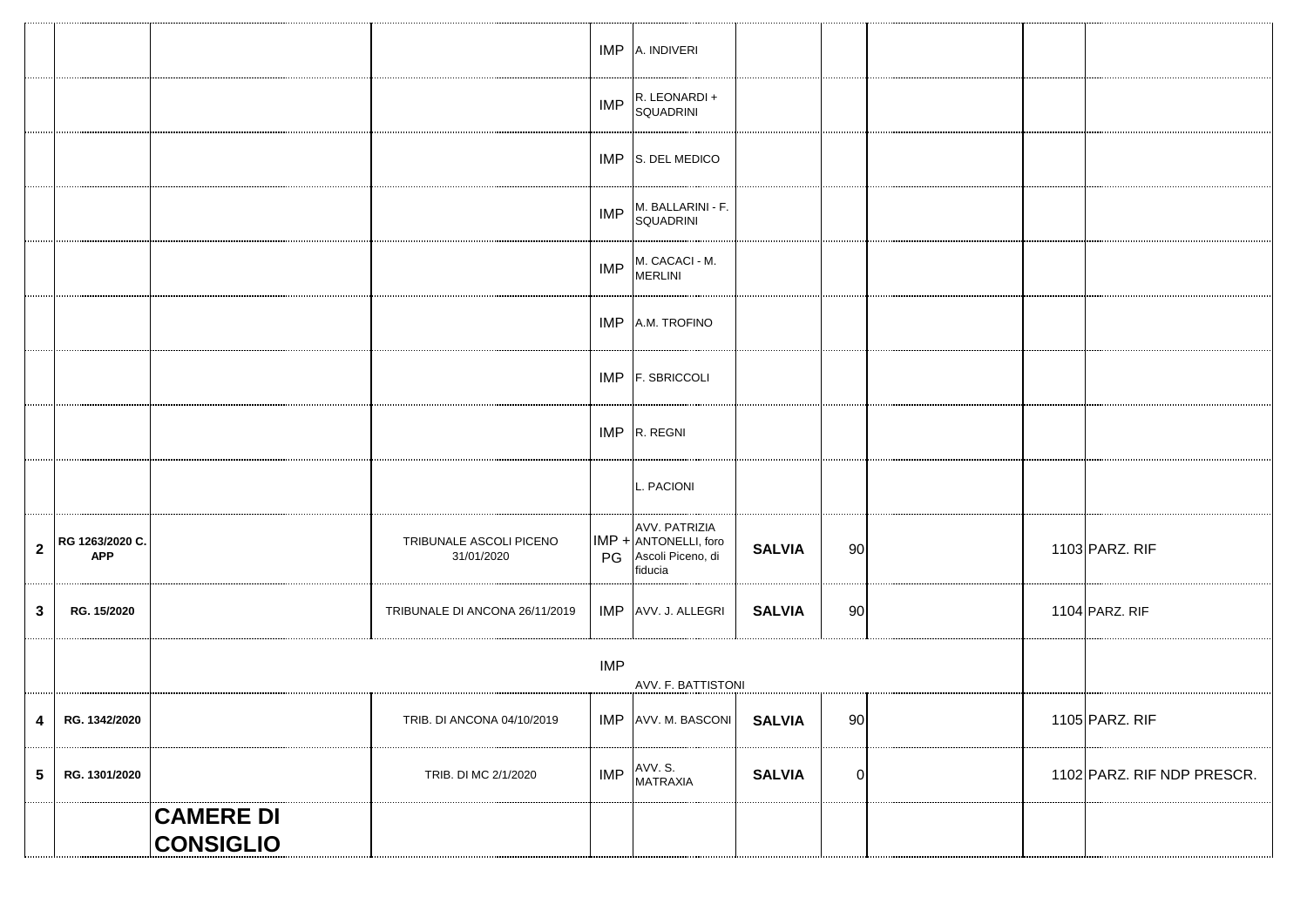| 6               | RG. 1341/2020      | TRIB. DI ANCONA 06/11/2019                            |            | IMP AVV. M. MOSCA -                                                       | <b>SALVIA</b> | 90 |  | 1106CC CONFERMA  |
|-----------------|--------------------|-------------------------------------------------------|------------|---------------------------------------------------------------------------|---------------|----|--|------------------|
|                 | RG.1264/2019       | TRIBUNALE DI ANCONA 11/04/2013                        | <b>IMP</b> | <b>TAVV. PAMELA</b><br>BATTAGLIA, foro<br>di Roma, di fiducia<br>+ SILVIO | <b>SALVIA</b> | 90 |  | 1107CC PARZ. RIF |
|                 |                    |                                                       |            |                                                                           |               |    |  |                  |
| 8               | 181/2022 SIGE      | <b>INCIDENTE DI ESECUZIONE</b>                        | <b>DIF</b> | AVV. R.<br>LEONARDI                                                       | <b>FALCO</b>  |    |  | <b>IRIS</b>      |
| 9               | 154/2022 SIGE      | REVOCA SOSP. CONDIZIONALE PENA   PG AVV. GRAMENZI     |            |                                                                           | <b>TRERE'</b> |    |  | <b>IRIS</b>      |
|                 | 10 116/202022 SIGE | REVOCA SOSP. CONDIZIONALE PENA PG                     |            | AVV-. F. CEPPI-<br><b>BALENA</b>                                          | <b>TRERE'</b> |    |  | <b>RIS</b>       |
| 11 <sup>1</sup> | 110/2022 SIGE      | REVOCA SOSP. CONDIZIONALE PENA   PG   AVV. F. MADELLA |            |                                                                           | <b>TRERE'</b> |    |  | <b>IRIS</b>      |
| 12 <sup>1</sup> | 128/2022 SIGE      | REVOCA SOSP. CONDIZIONALE PENA PG                     |            | AVV. BENFENATI -<br>AVV. G. SCALISE                                       | <b>TRERE'</b> |    |  | <b>IRIS</b>      |